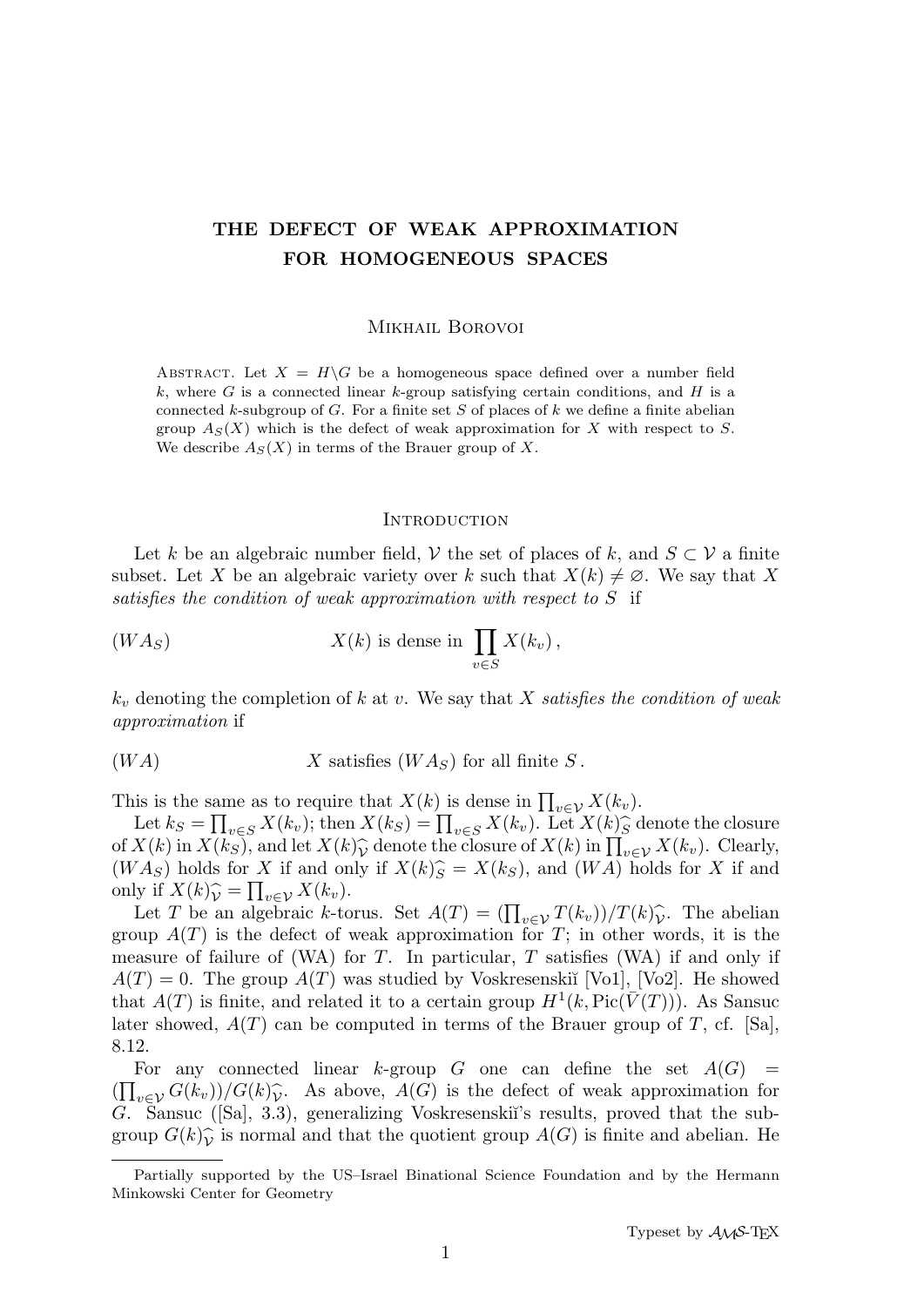showed that it is possible to compute  $A(G)$  in terms of the Brauer group of G, cf. [Sa], 8.12.

In this paper we consider the case of a homogeneous space. Let  $X = H\backslash G$ , where G is a connected linear k-group and  $H \subset G$  is a connected k-subgroup. We suppose that  $A(G) = 0$  and  $III(G) = 0$ , where  $III(G)$  is the Tate-Shafarevich group of G. These conditions hold for example when G is a simply connected group, or an adjoint group, or an absolutely simple group, or if G splits over a cyclic extension, cf. [Sa], 5.3. For such X we construct a certain finite abelian group  $A_S(X)$  which is the defect of  $(W A_S)$  for X. We construct  $A_S(X)$  in terms of H and G, but then we compute  $A_S(X)$  in terms of the Brauer group of X. We obtain a formula for  $A_S(X)$  in terms of the Brauer group of X, similar to Sansuc's formula ([Sa], 8.12) for  $A(G)$  in terms of the Brauer group of G for a connected k-group G.

The plan of the paper is as follows. In Section 1 we state the main results. In Section 2 we restate the problem of weak approximation for homogeneous spaces in terms of Galois cohomology. In Section 3 we prove a theorem describing  $A_S(H\backslash G)$ in terms of H and G. In Section 4 we prove a theorem describing  $A<sub>S</sub>(H\backslash G)$  in terms of the Brauer group of  $H\backslash G$ .

The results of this paper were announced in [Bo1]. The case of a homogeneous space  $H\backslash G$  of a *simply connected* group G was treated in [Bo2].

Acknowledgements. This paper was partly written when I was staying at SFB 343 "Diskrete Strukturen in der Mathematik" at Bielefeld University. I am grateful to SFB 343 for hospitality, support, and excellent working conditions.

The paper is inspired by Sansuc's paper [Sa]. The computation of  $A<sub>S</sub>(H\backslash G)$  in terms of H and G is based on results of Kottwitz  $[Ko1]$ ,  $[Ko2]$  in the more functorial version of [Bo3].

I am grateful to Boris Kunyavskii for valuable remarks.

#### **NOTATION**

k is a field of characteristic 0,  $\bar{k}$  is an algebraic closure of k,  $\Gamma = \text{Gal}(\bar{k}/k)$ . When k is a number field, then  $V, V_{\infty}, V_f$  are the set of all places of k, of infinite places, of finite places, resp. For  $v \in V$ ,  $k_v$  denotes the completion of k at v. For a finite subset  $S \subset \mathcal{V}$  we set  $k_S = \prod_{v \in S} k_v$ . We write **A** for the adèle ring of k. For a connected  $k$ -group  $G$  we set

$$
H^{1}(k_{S}, G) = \prod_{v \in S} H^{1}(k_{v}, G), \quad H^{1}(\mathbf{A}, G) = \bigoplus_{v \in V} H^{1}(k_{v}, G),
$$

where  $\bigoplus$  denotes the subset of the direct product consisting of families  $(\xi_v)$  for which  $\xi_v = 1$  for all but a finite number of places v.

Let  $G$  be a connected linear group over a field  $F$ . Then:

 $G^{\mathrm{u}}$  is the unipotent radical of G.

 $G^{\text{red}} = G/G^{\text{u}}$ ; it is a reductive group.

 $G^{\text{ss}} = (G^{\text{red}})^{\text{derived}}$ ; it is a semisimple group.

 $G^{\text{tor}} = G^{\text{red}} / G^{\text{ss}}$ , it is a torus.

 $G<sup>sssc</sup>$  denotes the universal covering of  $G<sup>ss</sup>$ ; it is a semisimple simply connected group.

 $\rho: G<sup>sssc</sup> \to G<sup>ss</sup> \to G<sup>red</sup>$  is the composition map.

Let A be a finite abelian group, then  $A^D$  denotes the dual group for A,  $A^D$  =  $Hom(A, \mathbf{Q}/\mathbf{Z}).$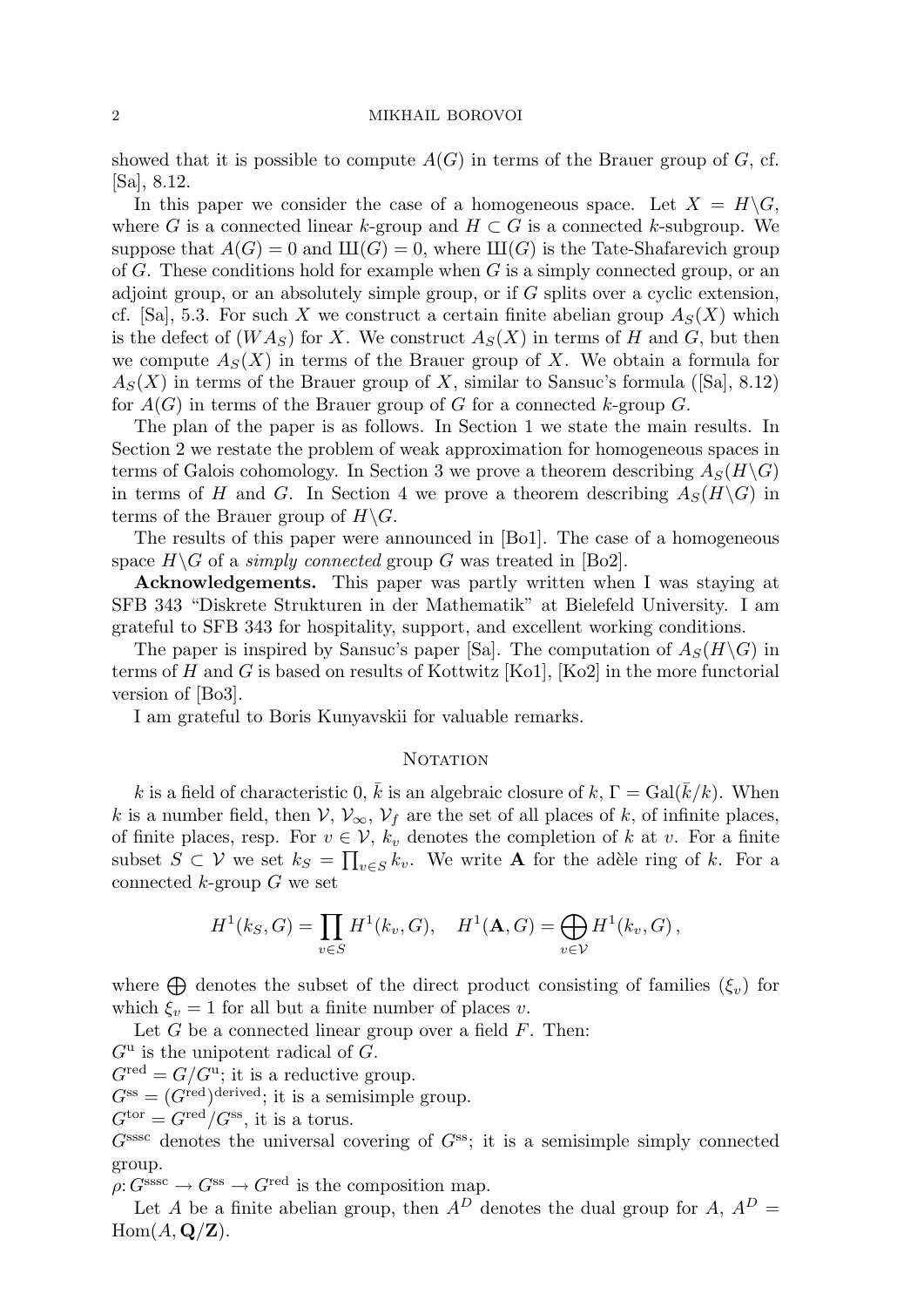#### 1. Main results

**1.1.** Let k be a field of characteristic 0. Set  $\Gamma = \text{Gal}(k/k)$ . Let G be a connected linear  $k$ -group. We refer to  $[Bo3]$ ,  $[Bo1]$  for the definition of the algebraic fundamental group  $\pi_1(G)$  (see also 2.1 below). It is a finitely generated abelian group endowed with a Γ-action. The Γ-module  $\pi_1(G)$  depends on G functorially.

Set  $B(G) = (\pi_1(G)_{\Gamma})_{\text{tors}}$ , the torsion subgroup of the group of Γ-coinvariants of  $\pi_1(G)$ . The finite abelian group  $B(G)$  depends on G functorially. Kottwitz [Ko1],  $(2.4.1)$  proved that  $B(G) = Pic(G)^{D}$ , the dual group for the Picard group Pic $(G)$ of G.

**1.2.** Let k be a number field and S a finite set of places of k. Let G be a connected linear k-group and  $H \subset G$  a connected k-subgroup. Set  $X = H\backslash G$ . We are going to construct a finite abelian group  $C_S(H, G)$  which is the defect of  $(W A_S)$  for X.

The embedding  $H \hookrightarrow G$  defines homomorphisms  $\pi_1(H) \to \pi_1(G)$  and  $B(H) \to$  $B(G)$ . Set  $B(H, G) = \text{ker}[B(H) \to B(G)]$ , it is a finite abelian group.

Let v be a place of k. Set  $\Gamma_v = \text{Gal}(\bar{k}_v/k_v)$ . Fix an embedding  $\bar{k} \hookrightarrow \bar{k}_v$ ; then we can regard  $\Gamma_v$  as a subgroup of  $\Gamma$ . Set  $B_v(H,G) = B(H_{k_v}, G_{k_v})$ . We obtain a homomorphism  $\lambda_v: B_v(H, G) \to B(H, G)$ . Set  $B^S(H, G) = \langle \lambda_v(B_v(H, G)) \rangle_{v \notin S}$ , the subgroup of  $B(H, G)$  generated by the groups  $\lambda_v(B_v(H, G))$  for  $v \notin S$ . Set  $B'(H, G)$  =  $B^{\varnothing}(H,G)$ . Then  $B^S(H,G) \subset B'(H,G)$ . We set  $C_S(H,G) = B'(H,G)/B^S(H,G)$ .

**1.3. Theorem.** Let G, H and X be as in 1.2. Suppose that  $A(G) = 0$  and  $\text{III}(G) = 0$ . Then there exists a canonical surjective map  $X(k_S) \to C_S(H, G)$  with  $k$ ernel  $X(k)_{S}^{\frown}$ .

We see that the condition  $(W A_S)$  for X is equivalent to the condition  $C_S(H, G)$ 0. We set  $A_S(X) = C_S(H, G)$  and say that  $A_S(X)$  is the defect of  $(W A_S)$  for X. Theorem 1.3 will be proved in Section 3.

**1.4.** Set  $B^{\omega}(H, G) = \bigcap_{S} B^{S}(H, G)$ , where S runs over all the finite subsets of V. We set  $C_{\omega}(H, G) = B'(\tilde{H}, G)/B^{\omega}(H, G)$ . It is clear that  $C_{\omega}(H, G) = 0$  if and only if  $C_S(H, G) = 0$  for all finite  $S \subset \mathcal{V}$ .

**1.5. Corollary.**  $H \ G$  satisfies  $(W A)$  if and only if  $C_{\omega}(H, G) = 0$ .

*Proof.* Indeed,  $C_{\omega}(H, G) = 0$  if and only if  $C_S(H, G) = 0$  for all finite S. By Theorem 1.3  $C_S(H, G) = 0$  for all S if and only if  $(W A_S)$  holds for  $H \backslash G$  for all S. Thus  $C_{\omega}(H, G) = 0$  if and only if  $(W A)$  holds for  $H \backslash G$ .  $\square$ 

**1.6. Corollary.** Let  $L/k$  be a finite Galois extension of k in  $\bar{k}$  such that  $Gal(\bar{k}/L)$ acts trivially on  $\pi_1(H)$  and  $\pi_1(G)$ . Let  $S_0 \subset V$  be the finite set of places (nonarchimedean, ramified in L) with noncyclic decomposition groups in  $Gal(L/k)$ . Then  $C_S(H, G) = C_{S \cap S_0}(H, G)$ . In particular, if  $S \cap S_0 = \varnothing$  then  $H \backslash G$  satisfies  $(W A_S)$ .

*Proof.* Let  $v \in V$ , and let w be a place of L over v. Let  $D_w$  denote the decomposition group of w in Gal( $L/k$ ). It is easy to show that the subgroup  $\lambda_v(B_v(H, G)) \subset$  $B(H, G)$  depends only on the conjugacy class of  $D_w$  in  $Gal(L/k)$ . If  $D_w$  is cyclic and  $v \in S$ , then, by Chebotarev's density theorem, there exists a place  $v' \notin S$  such that  $\lambda_{v'}(B_{v'}(H,G)) = \lambda_v(B_v(H,G))$ , and so  $B^{S \setminus \{v\}}(H,G) = B^S(H,G)$ . Thus  $B^S(H, G) = B^{S \cap S_0}(H, G)$  and  $C_S(H, G) = C_{S \cap S_0}(H, G)$ . In particular, if  $S \cap S_0 =$  $\varnothing$ , then  $C_S(H, G) = C_{\varnothing}(H, G) = 0$ , and  $H \backslash G$  satisfies  $(W A_S)$ .  $\Box$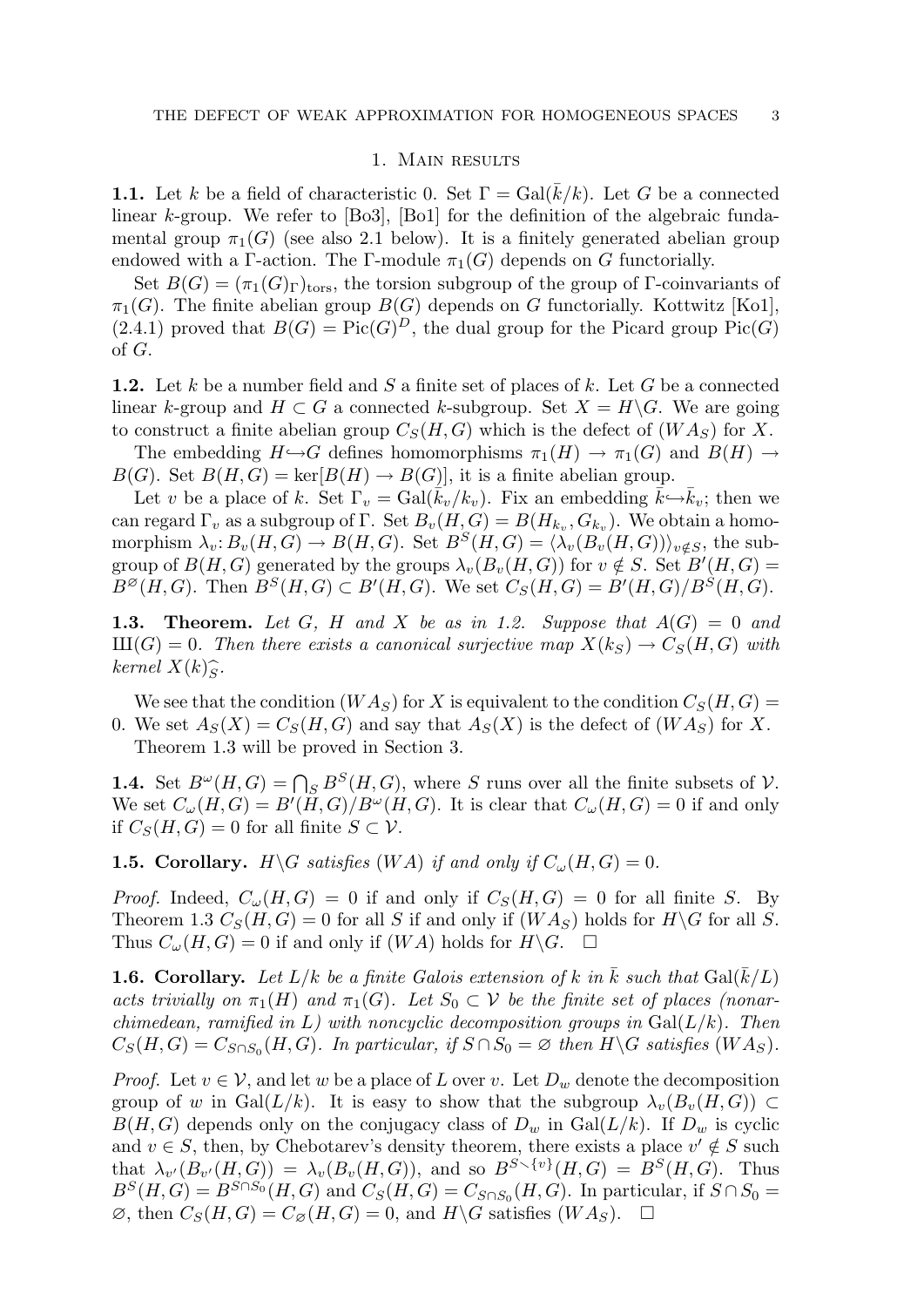**1.7. Corollary** (Real approximation). Let G, H be as in Theorem 1.3. If  $S \subset V_{\infty}$ then  $H\backslash G$  satisfies  $(W A_S)$ .

Indeed, all the archimedean places have cyclic decomposition groups, hence  $S \cap$  $S_0 = \emptyset$ , and  $H \backslash G$  satisfies  $(W A_S)$ .

**1.8.** For completeness we state here a result from [Bo2]. Let  $T$  be a  $k$ -torus. Set  $\mathcal{H}_S(T) = \text{coker}\left[H^1(k,T) \to H^1(k_S,T)\right]$ . For a connected k-group H, let  $H^{\text{tor}}$ denote the biggest quotient torus of  $H$ , see Notation.

**1.9. Proposition.** Let  $G$ ,  $H$  be as in 1.2. Assume that  $G$  is simply connected. Then  $C_S(H, G) = \mathcal{H}_S(H^{\text{tor}})$ .

Proof. See [Bo2].

**1.10.** Let X be a k-variety. We denote by  $Br(X)$  the cohomological Brauer group of X. Consider the morphisms  $X_{\bar{k}} \to X \to \text{Spec } k$  and the induced homomorphisms

 $\mathrm{Br}(k) \stackrel{\alpha}{\to} \mathrm{Br}(X) \stackrel{\beta}{\to} \mathrm{Br}(X_{\bar{k}}).$  Set  $\mathrm{Br}_1(X) = \ker \beta$ ,  $\mathrm{Br}_a(X) = \mathrm{Br}_1(X)/\mathrm{im}\,\alpha$ .  $\prod_{v \notin S} \text{Br}_a(X_{k_v})$ ,  $B(X) = B_{\varnothing}(X)$ ,  $B_{\omega}(X) = \bigcup_S B_S(X)$ . Let k be a number field, S a finite set of places of k. Set  $B_S(X) = \text{ker}[\text{Br}_a(X) \rightarrow$ 

**1.11. Theorem.** Let G, H, X be as in Theorem 1.3. Then  $A_S(X) = (B_S(X)/B(X))^D$ .

Theorem 1.11 will be proved in Section 4. This theorem shows that the group  $A_S(X) = C_S(H, G)$  does not depend on the representation of X in the form  $X =$  $H\backslash G$ .

1.12 Corollary. Set  $A(X) = C_{\omega}(H, G)$ , then  $A(X) = (E_{\omega}(X)/E(X))^D$ .

Note that the formula of Corollary 1.12 is similar to Sansuc's formula  $A(G)$  =  $(\mathcal{B}_{\omega}(G)/\mathcal{B}(G))^D$  ([Sa], 8.12) for the defect of weak approximation  $A(G)$  for a connected  $k$ -group  $G$ .

## 2. ORBITS

**2.1.** Let k, S, G, H, X be as in 1.2, and assume that  $A(G) = 0$ . The group G acts on X on the right. Let  $\mathcal{O}(X, G, k)$  denote the set of orbits of the group  $G(k)$  in  $X(k)$ . Let  $\mathcal{O}(X, G, k_S)$  denote the set of orbits of  $G(k_S)$  in  $X(k_S)$ . We have a canonical map  $i_S: \mathcal{O}(X, G, k) \to \mathcal{O}(X, G, k_S)$  induced by the embedding  $X(k) \to X(k_S)$ .

Let  $v \in \mathcal{V}$ ,  $x_v \in X(k_v)$ , then the morphism  $G_{k_v} \to X_{k_v}$ ,  $g \mapsto x_v \cdot g$ , is smooth. It follows that the map  $G(k_v) \to X(k_v)$ ,  $g \mapsto x_v \cdot g$ , is open. Now let  $x_S \in X(k_S)$ . We see that the map  $G(k_S) \to X(k_S)$ ,  $g \mapsto x_S \cdot g$ , is open. Hence the orbit  $x_S \cdot G(k_S)$ is an open subset in  $X(k<sub>S</sub>)$ . Since all the orbits are open, we conclude that every orbit of  $G(k_S)$  in  $X(k_S)$  is open and closed.

By assumption  $(W A)$  holds for G. Hence  $(W A<sub>S</sub>)$  holds for G, i.e.  $G(k)$  is dense in  $G(k_S)$ . Let  $o_S$  be an orbit of  $G(k_S)$  in  $X(k_S)$ . Assume that  $o_S$  has a k-point x. Since the map  $G(k_S) \to X(k_S)$ ,  $q \mapsto x \cdot q$ , is continuous, the  $G(k)$ -orbit  $x \cdot G(k)$  is dense in the  $G(k_S)$ -orbit  $o_S$ . Since  $o_S$  is closed in  $X(k)$ , we see that the closure of  $x \cdot G(k)$  in  $X(k_S)$  is  $o_S$ . We conclude that the closure  $X(k)$  of  $X(k)$  in  $X(k_S)$  is  $\bigcup i_S(o)$  where *o* runs over  $\mathcal{O}(X, G, k)$ .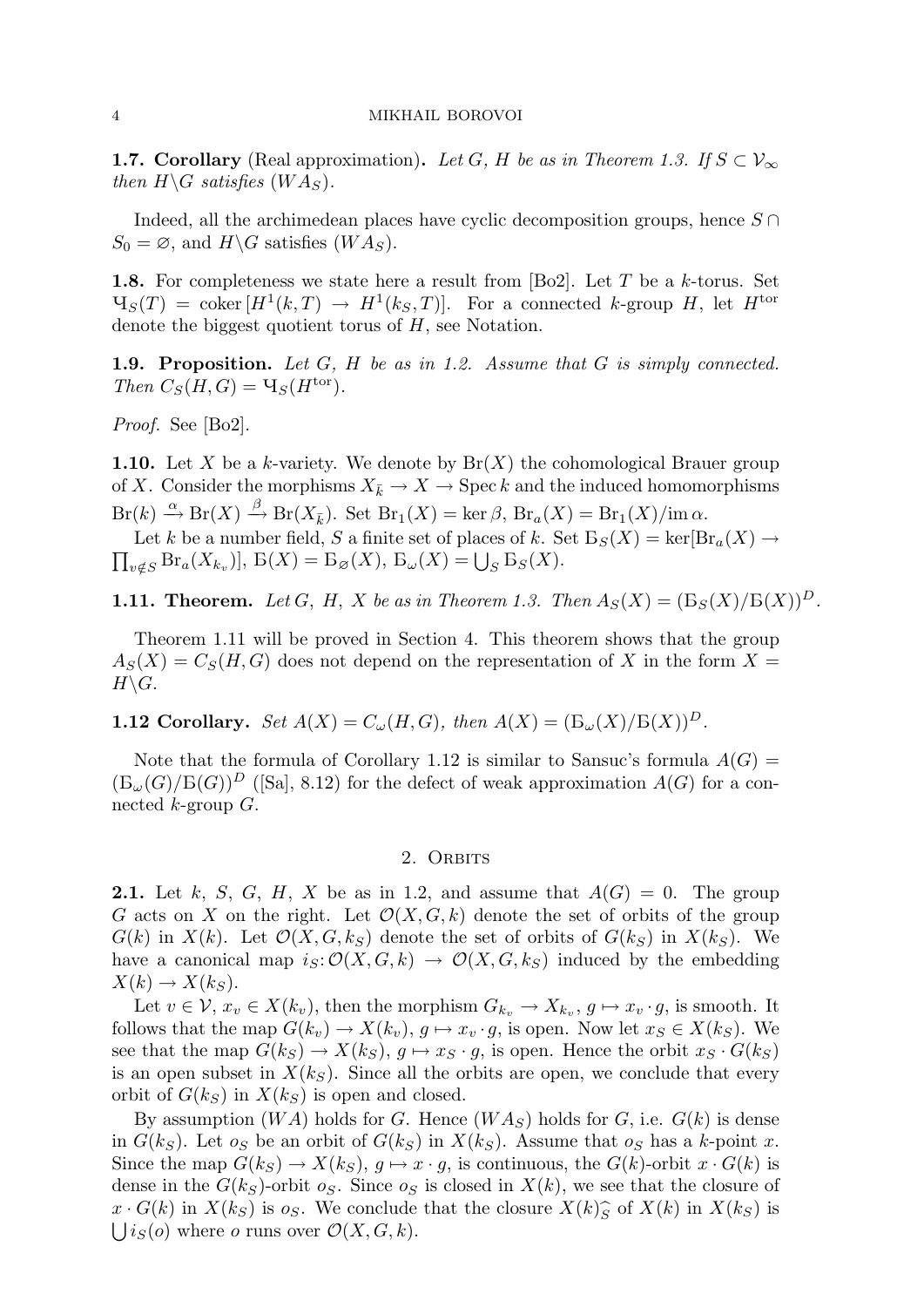2.2. Set

$$
K = \ker[H^{1}(k, H) \to H^{1}(k, G)], \quad K_{S} = \ker[H^{1}(k_{S}, H) \to H^{1}(k_{S}, G)].
$$

The Galois cohomology exact sequences associated with the subgroup  $H$  of the group G (cf. [Se], I-5.4, Prop. 36) yield identifications  $\mathcal{O}(X, G, k) = K$ ,  $\mathcal{O}(X, G, k_S) =$ K<sub>S</sub>. With these identifications the map  $i_S: \mathcal{O}(X, G, k) \to \mathcal{O}(X, G, k_S)$  becomes the restriction to K of the localization map  $\text{loc}_S: H^1(k, H) \to H^1(k_S, H)$ .

**2.3.** We wish to construct an exact sequence  $K \xrightarrow{\text{loc } S} K_S \to C_S(H, G) \to 0$ . This will give us a surjective map  $\mathcal{O}(X, G, k_S) \to C_S(H, G)$  with kernel  $i_S(\mathcal{O}(X, G, k)),$ see 2.2. This in turn will give us a surjective continuous map  $X(k_S) \to C_S(H, G)$ with kernel  $X(k)\hat{S}$ , see 2.1. This will prove Theorem 1.3.

### 3. The defect of weak approximation

In this section we prove Theorem 1.3.

**3.1.** We recall the definition of the algebraic fundamental group  $\pi_1(G)$ . Let G be a connected linear group over a field  $k$  of characteristic 0. Let  $T$  be a maximal torus of the reductive group  $G^{\text{red}}$  (see Notation). Consider the composed homomorphism  $\rho: G^{\text{sssc}} \to G^{\text{ss}} \to G^{\text{red}}$  and set  $T^{\text{(sssc)}} = \rho^{-1}(T) \subset G^{\text{sssc}}$ . Set

$$
\pi_1(G) = \mathrm{X}_*(T)/\rho_*\mathrm{X}_*(T^{\mathrm{(sssc)}}),
$$

where  $X_*$  denotes the cocharacter group over  $\overline{k}$ . Then  $\pi_1(G)$  does not depend on the choice of T. It is a finitely generated abelian group with a  $\Gamma$ -action, where  $\Gamma = \text{Gal}(k/k)$ . For details see [Bo3], Ch. 1.

We have defined  $B(G)$  by  $B(G) = (\pi_1(G)_{\Gamma})_{tors}$ . Both  $\pi_1(G)$  and  $B(G)$  depend functorially on G.

**3.2. Proposition.** There is a canonical functorial isomorphism  $B(G) \simeq Pic(G)^D$ .

Proof. This result is essentially due to Kottwitz. Kottwitz [Ko1], 2.4.6 constructs an isomorphism  $\pi_0(Z(\hat{G})^{\Gamma}) \simeq Pic(G)$ , where  $Z(\hat{G})$  is the center of a connected Langlands dual group  $\hat G$  for  $G.$  Let  $\mathrm{X}^*(Z(\hat G))$  denote the character group  $\mathrm{Hom}(Z(\hat G), \mathbb{G}_{m,{\bf C}})$ of the algebraic **C**-group of multiplicative type  $Z(\hat{G})$ . The isomorphism  $X^*(Z(\hat{G})) \simeq$  $\pi_1(G)$  (cf. [Bo3], 1.10) yields isomorphisms  $X^*(Z(\hat{G})^{\Gamma}) \simeq \pi_1(G)_{\Gamma}$  and  $\pi_0(Z(\hat{G})^{\Gamma})^D \simeq$  $(\pi_1(G)_{\Gamma})_{\text{tors}} = B(G)$ , whence  $B(G) \simeq \text{Pic}(G)^D$ .

A homomorphism of connected reductive groups  $\phi: G_1 \to G_2$  is called normal if  $\phi(G_1)$  is normal in  $G_2$ . A connected Langlands dual group is functorial only with respect to normal homomorphisms, and therefore Kottwitz's  $\pi_0(Z(\hat{G})^\Gamma)$  is functorial only with respect to normal homomorphisms. However our groups  $\pi_1(G)$ and  $B(G)$  are functorial with respect to all homomorphisms of connected linear groups, and using Lemma 2.4.5 of Kottwitz [Ko1] one can easily show that the isomorphism  $B(G) \simeq Pic(G)^D$  is functorial with respect to all homomorphisms.  $\square$ 

**3.3.** Let k be a number field, and let G be a connected linear k-group. Set  $B_v(G) = B(G_{k_v})$  for  $v \in V$ . We have a homomorphism  $\lambda_v: B_v(G) \to B(G)$ , which corresponds to the corestriction homomorphism  $(\pi(G)_{\Gamma_v})_{\text{tors}} \to (\pi_1(G)_{\Gamma})_{\text{tors}}$ , where  $\Gamma_v$  is a decomposition group.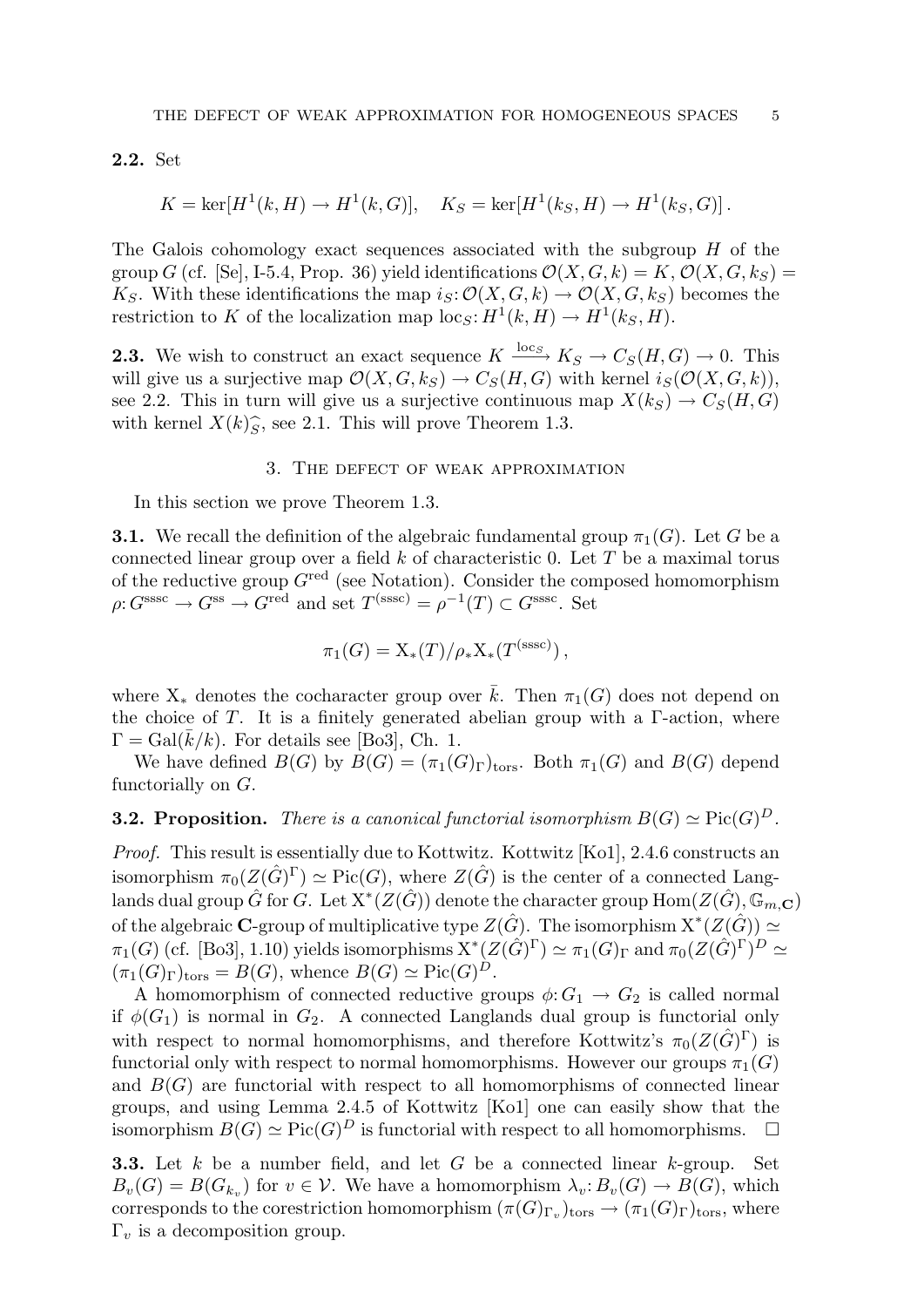#### 6 MIKHAIL BOROVOI

**3.4.** Let F be a local field of characteristic 0. Let G be a connected F-group. There is a functorial map  $\beta_F: H^1(F, G) \to B(G)$ , defined by Kottwitz [Ko2], 1.2, see also [Bo3], 3.10 and 4.1(i). The definition of [Bo3] shows that  $\beta_F$  is functorial with respect to all homomorphisms, not only normal. The map  $\beta_F$  is surjective; if F is nonarchimedean, then  $\beta_F$  is bijective, see [Ko2], 1.2.

Let k be a number field,  $v \in V$ , and let G be a connected k-group. We have a map  $\beta_v = \beta_{k_v} : H^1(k_v, G) \to B_v(G)$ . The map  $\beta_v$  is surjective. If  $v \in V_f$  then  $\beta_v$  is bijective.

Set

$$
\mu_v = \lambda_v \circ \beta_v : H^1(k_v, G) \to B_v(G) \to B(G) .
$$

Since  $\beta_v$  is surjective, we have im  $\mu_v = \text{im } \lambda_v$ .

Consider the localization map

$$
\text{loc: } H^1(k, G) \to H^1(\mathbf{A}, G) = \bigoplus H^1(k_v, G)
$$

(we use the assumption that G is connected). We define a map  $\mu = \sum \mu_v : H^1(\mathbf{A}, G) \to$  $B(G)$ . This map is functorial in G.

**3.5. Proposition** (Kottwitz [Ko2]). ker  $\mu = \text{im}\log[H^1(k, G) \to H^1(\mathbf{A}, G)].$ 

Proof. See [Ko2], 2.5 and 2.6. See also [Bo3], 5.16.

**3.6.** Let k be a number field. Let H be a connected k-subgroup of a connected linear k-group G. Consider the sets

$$
K = \ker[H^{1}(k, H) \to H^{1}(k, G)], \quad K_{v} = \ker[H^{1}(k_{v}, H) \to H^{1}(k_{v}, G)].
$$

We define

$$
K_S = \prod_{v \in S} K_v, \quad K_{\mathbf{A}} = \bigoplus_{v \in V} K_v.
$$

Let  $B(H, G)$  and  $B<sub>v</sub>(H, G)$  be as in 1.2. Since all our constructions are functorial, we can define maps

$$
\beta_v: K_v \to B_v(H, G), \quad \lambda_v: B_v(H, G) \to B(H, G), \quad \text{loc: } K \to K_{\mathbf{A}},
$$

$$
\mu_v = \lambda_v \circ \beta_v: K_v \to B(H, G), \quad \mu = \sum \mu_v: K_{\mathbf{A}} \to B(H, G).
$$

Here the symbols  $\beta_v$ ,  $\lambda_v$ ,  $\mu_v$  and  $\mu$  are used to denote the restrictions of the maps defined by the same symbols in 3.3 and 3.4. Note that  $B_v(H, G)$  and  $B(H, G)$  are abelian groups and  $\lambda_v: B_v(H, G) \to B(H, G)$  is a homomorphism.

**3.7. Proposition.** For  $v \in V_f$  the maps  $\beta_v: K_v \to B_v(H, G)$  are bijections.

Proof. Consider the commutative diagram with exact rows

$$
\begin{array}{ccccccc}\n0 & \longrightarrow & K_v & \xrightarrow{\alpha} & H^1(k_v, H) & \longrightarrow & H^1(k_v, G) \\
\downarrow & & & & & \\
0 & \longrightarrow & B_v(H, G) & \xrightarrow{\alpha'} & B_v(H) & \longrightarrow & B_v(G)\n\end{array}
$$

where the maps  $\alpha$  and  $\alpha'$  are injective. The right and the middle vertical arrows are bijective because  $v \in \mathcal{V}_f$ , hence the left vertical arrow is bijective.  $\Box$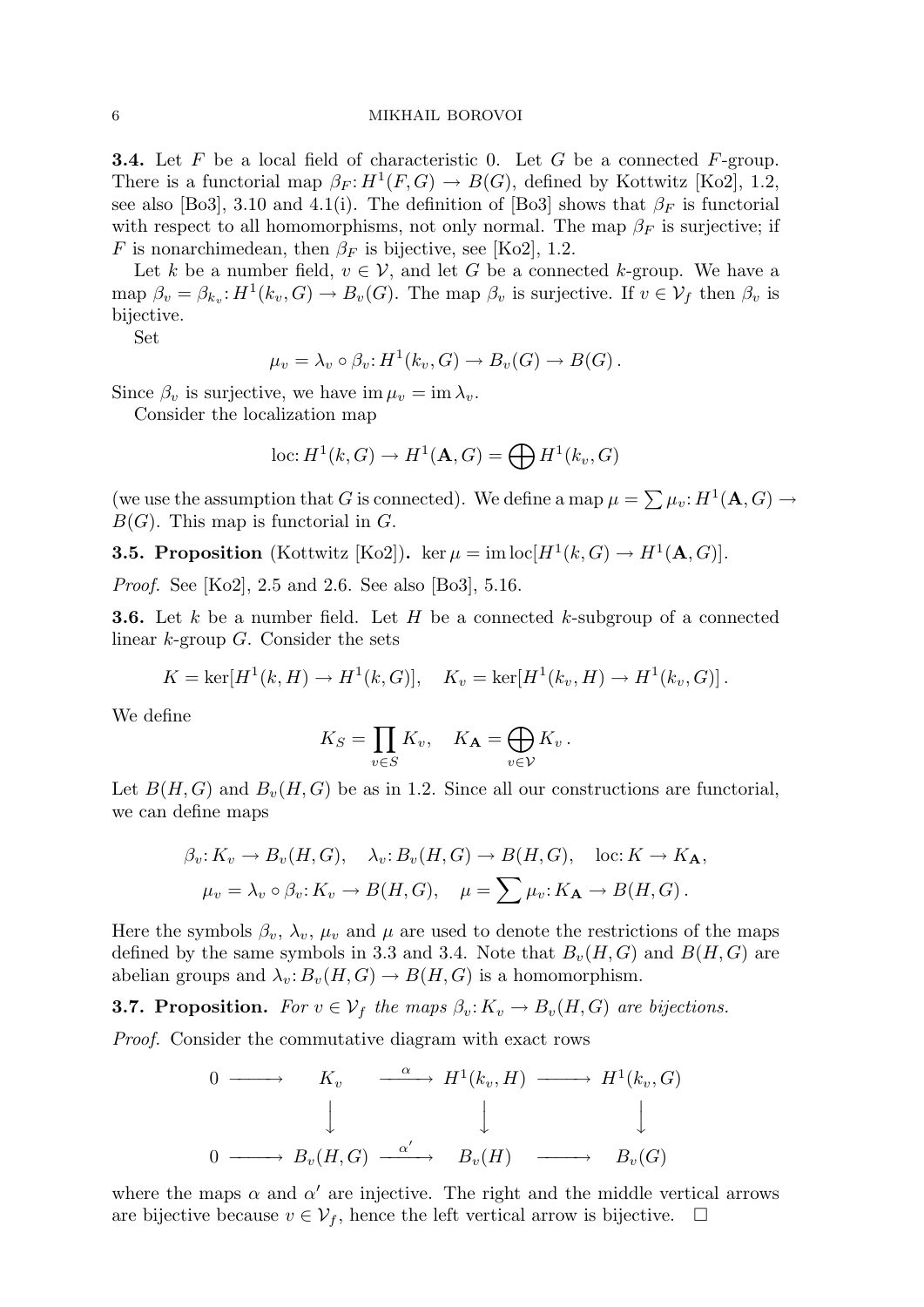### **3.8. Proposition.** If  $III(G) = 0$  then

$$
\ker[\mu:K_{\mathbf{A}} \to B(H,G)] = \text{im} [\text{loc}:K \to K_{\mathbf{A}}].
$$

Proof. Consider the commutative diagram with exact rows

$$
0 \longrightarrow K \longrightarrow H^{1}(k, H) \xrightarrow{i} H^{1}(k, G)
$$
  
\n
$$
\downarrow
$$
  
\n
$$
0 \longrightarrow K_{\mathbf{A}} \longrightarrow H^{1}(\mathbf{A}, H) \longrightarrow H^{1}(\mathbf{A}, G)
$$
  
\n
$$
\downarrow
$$
  
\n
$$
0 \longrightarrow K_{\mathbf{A}} \longrightarrow H^{1}(\mathbf{A}, H) \longrightarrow H^{1}(\mathbf{A}, G)
$$
  
\n
$$
\downarrow
$$
  
\n
$$
0 \longrightarrow B(H, G) \longrightarrow B(H) \longrightarrow B(G)
$$

The middle and the right columns of the diagram are exact by Proposition 3.5. By diagram chasing one can prove that the left column is exact.

We write down the diagram chasing. It is easy to see that the composition  $K \rightarrow$  $K_{\mathbf{A}} \to B(H, G)$  is zero. Now let  $\xi_{\mathbf{A}} \in K_{\mathbf{A}}, \mu(\xi_{\mathbf{A}}) = 0$ . Let  $\eta_{\mathbf{A}}$  denote the image of  $\xi_{\mathbf{A}}$  in  $H^1(\mathbf{A}, H)$ . Then  $\mu_H(\eta_{\mathbf{A}}) = 0$ , hence  $\eta_{\mathbf{A}} = \text{loc}(\eta)$  for some  $\eta \in H^1(k, H)$ . Since  $\eta_A$  comes from  $K_A$ , the image of  $\eta_A$  in  $H^1(A, G)$  is zero, hence  $\text{loc}(i(\eta)) = 0$ . Since  $III(G) = 0$ , we see that  $i(\eta) = 0$ , hence  $\eta$  is the image of some  $\xi \in K$ . Since  $\mathrm{loc}(\eta) = \eta_{\mathbf{A}},$  the image of  $\mathrm{loc}(\xi)$  in  $H^1(\mathbf{A}, H)$  is  $\eta_{\mathbf{A}}$ . The map  $K_{\mathbf{A}} \to H^1(\mathbf{A}, H)$  is an embedding, hence  $\text{loc}(\xi) = \xi_{\mathbf{A}}$ . Thus  $\xi_{\mathbf{A}} \in \text{im} [\text{loc}: K \to K_{\mathbf{A}}]$ .  $\square$ 

**3.9.** Let  $B'(H, G)$ ,  $B^S(H, G)$  and  $C_S(H, G)$  be as in 1.2. We set  $\mu_S = \sum \mu_v : K_S \to$  $B(H, G), \nu_S = \mu_S \mod B^S(H, G): K_S \to C_S(H, G).$ 

**3.10. Theorem.** If  $III(G) = 0$  then the sequence

$$
K \xrightarrow{\log_{S}} K_S \xrightarrow{\nu_S} C_S(H, G) \to 0
$$

is exact.

Theorem 1.3 follows from Theorem 3.10, see 2.3.

*Proof.* 3.10.1. We prove that  $\nu_S$  is surjective.

Let  $B_S(H, G)$  denote the subgroup of  $B(H, G)$  generated by the groups  $\lambda_v(B_v(H, G))$ for  $v \in S$ . Then  $B'(H, G) = B^{S}(H, G) + B_{S}(H, G)$ .

Let  $v \in V_\infty \cap S$ . Using Chebotarev's density theorem, we see that there exists  $v' \notin$ S such that  $\lambda_v(B_v(H, G)) = \lambda_{v'}(B_{v'}(H, G))$ , and so  $B^S(H, G) = B^{S \setminus \{v\}}(H, G)$ . It follows that  $B^S(H, G) = B^{S \cap \mathcal{V}_f}(H, G)$  and  $C_S(H, G) = C_{S \cap \mathcal{V}_f}(H, G)$ .

Let  $v \in \mathcal{V}_f$ . By Proposition 3.7 the map  $\beta_v: K_v \to B_v(H, G)$  is bijective. Hence  $\mu_v(K_v) = \lambda_v(B_v(H, G))$ . But  $\lambda_v(B_v(H, G))$  is a subgroup of  $B(H, G)$  (because  $\lambda_v$ ) is a homomorphism), hence  $\mu_v(K_v)$  is a subgroup of  $B(H, G)$ .

To prove that  $\nu_S$  is surjective, we first assume that  $S \subset \mathcal{V}_f$ . Then for any  $v \in S$ ,  $\mu_v(K_v)$  is a subgroup of  $B(H, G)$ , and we see that the image  $\mu_S(K_S)$  of  $K_S$  in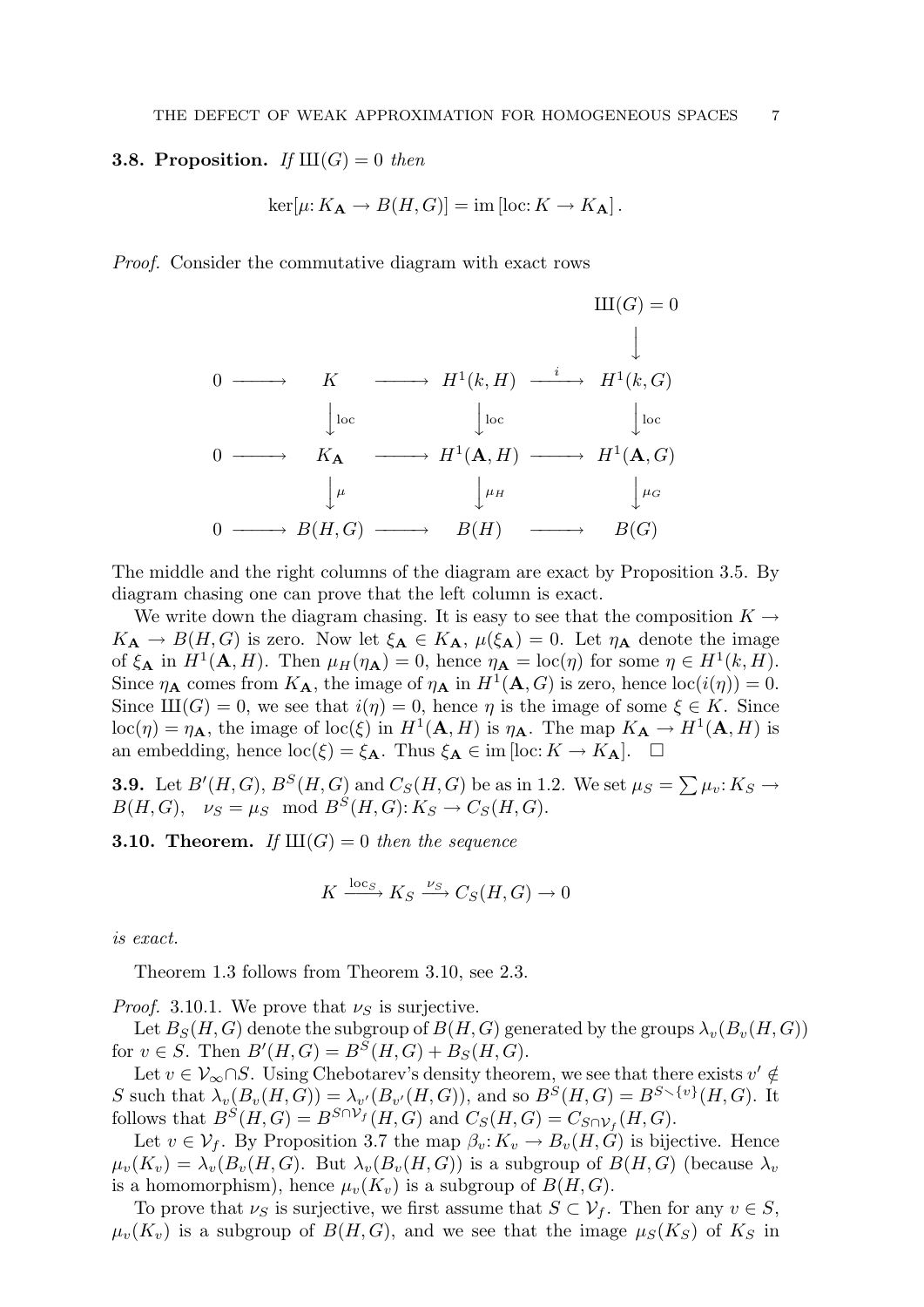$B(H, G)$  is a subgroup and equals  $B_S(H, G)$ . But  $B'(H, G) = B_S(H, G) + B^S(H, G)$ and

$$
C_S(H, G) = B'(H, G)/B^S(H, G) = (B_S(H, G) + B^S(H, G))/B^S(H, G).
$$

Since  $\mu_S(K_S) = B_S(H, G)$ , we see that the map  $\nu_S: K_S \to C_S(H, G)$  is surjective. Now we do not assume that  $S \subset \mathcal{V}_f$ . The map  $K_{S \cap \mathcal{V}_f} \to C_{S \cap \mathcal{V}_f}(H, G)$ 

 $C_S(H, G)$  is surjective, hence the map  $\nu_S: K_S \to C_S(H, G)$  is surjective.

3.10.2. We prove that  $\nu_S(\text{loc}_S(K)) = 0$ .

Let  $x \in K$ . Set  $x_S = \log(x) \in K_S$ ,  $x^S = \log^S(x) \in K^S$ , where  $K^S = \bigoplus_{v \notin S} K_v$ and loc<sub>S</sub>, loc<sup>S</sup> are the localization maps. Let  $\mu^S: K^S \to B(H, G)$  be the map defined by  $(x_v) \mapsto \sum \mu_v(x_v)$ . By Proposition 3.5  $\mu(\text{loc}(x)) = 0$  for all  $x \in K$ . Thus  $\mu_S(\text{loc}_S(x)) + \mu^S(\text{loc}^S(x)) = 0.$  But  $\mu^S(\text{loc}^S(x)) \in B^S(H, G)$ . Thus  $\nu_S(\text{loc}_S(x)) =$ 0.

3.10.3. We prove that ker[ $\nu_S: K_S \to C_S(H, G)$ ]  $\subset \text{loc}_S(K)$ .

Consider the map  $\mu^S: K^S \to B(H, G)$ . We prove that  $\mu^S(K^S) = B^S(H, G)$ . Using Chebotarev's density theorem we can show that for every  $v \in V_{\infty} \setminus S$  there exists  $v' \notin S \cup V_\infty$  such that  $\lambda_v(B_v(H, G)) = \lambda_{v'}(B_{v'}(H, G))$ . Thus  $B^S(H, G) =$  $B^{S\cup V_\infty}(H,G)$ . But for  $v \notin S\cup V_\infty$  the map  $\beta_v: K_v \to B_v(H,G)$  is bijective (Proposition 3.7), hence  $\mu_v(K_v) = \lambda_v(B_v(H, G))$ . We see that for such v,  $\mu_v(K_v)$  is a subgroup. Hence

$$
\mu^{S \cup \mathcal{V}_{\infty}}(K^{S \cup \mathcal{V}_{\infty}}) = \sum_{v \notin S \cup \mathcal{V}_{\infty}} \mu_v(K_v) = \sum_{v \notin S \cup \mathcal{V}_{\infty}} \lambda_v(B_v(H, G))
$$
  
=  $B^{S \cup \mathcal{V}_{\infty}}(H, G) = B^S(H, G).$ 

But  $\mu^{S \cup \mathcal{V}_{\infty}}(K^{S \cup \mathcal{V}_{\infty}}) \subset \mu^{S}(K^{S}).$  It follows that  $\mu^{S}(K^{S}) = B^{S}(H, G).$ 

Now let  $x_S \in K_S$ . Assume that  $\nu_S(x_S) = 0$ . Then  $\mu_S(x_S) \in B^S(H, G)$ . We have already proved that  $B^S(H, G) = \mu^S(K^S)$ , hence  $\mu^S(K^S)$  is a group and there exists  $x^S \in K^S$  such that  $\mu^S(x^S) = -\mu_S(x_S)$ . Set  $x_A = (x_S, x^S) \in K_A$ , then  $\mu(x_A) = 0$ . By Proposition 3.5  $x_A = \text{loc}(x)$  for some  $x \in K$ . We see that  $x_S = \text{loc}_S(x)$ . Thus ker  $\nu_S \subset \text{loc}_S(K)$ . This completes the proof of Theorem 3.10 and Theorem 1.3.  $\Box$ 

## 4. Relation with the Brauer group

In this section we prove Theorem 1.11.

4.1. Consider the canonical map  $G \to H\backslash G = X$ . Set  $Br(X, G) = \text{ker}Br(X) \to$  $Br(G)$ ,  $Br_a(X, G) = \text{ker}[\text{Br}_a(X) \to \text{Br}_a(G)]$ , where  $\text{Br}_a(X)$  is defined in 1.10. The torsor  $G \to X$  under H gives rise to the exact sequence

$$
Pic(G) \to Pic(H) \to Br(X) \to Br(G),
$$

cf. [Sa], (6.10.1). Write  $Pic(G, H) = coker [Pic(G) \rightarrow Pic(H)]$ ,  $Pic_1(G, H) =$  $\ker[\text{Pic}(G, H) \to \text{Pic}(G_{\bar{k}}, H_{\bar{k}})]$ . From the commutative diagram with exact rows

$$
\begin{array}{cccc}\n0 & \longrightarrow & \text{Pic}(G, H) & \longrightarrow & \text{Br}(X) & \longrightarrow & \text{Br}(G) \\
\downarrow & & \downarrow & & \downarrow & \\
0 & \longrightarrow & \text{Pic}(G_{\bar{k}}, H_{\bar{k}}) & \longrightarrow & \text{Br}(X_{\bar{k}}) & \longrightarrow & \text{Br}(G_{\bar{k}})\n\end{array}
$$

we obtain the exact sequence

(4.1.1) 
$$
0 \to Pic_1(G, H) \to Br_1(X) \to Br_1(G),
$$

where  $Br<sub>1</sub>$  is defined in 1.10.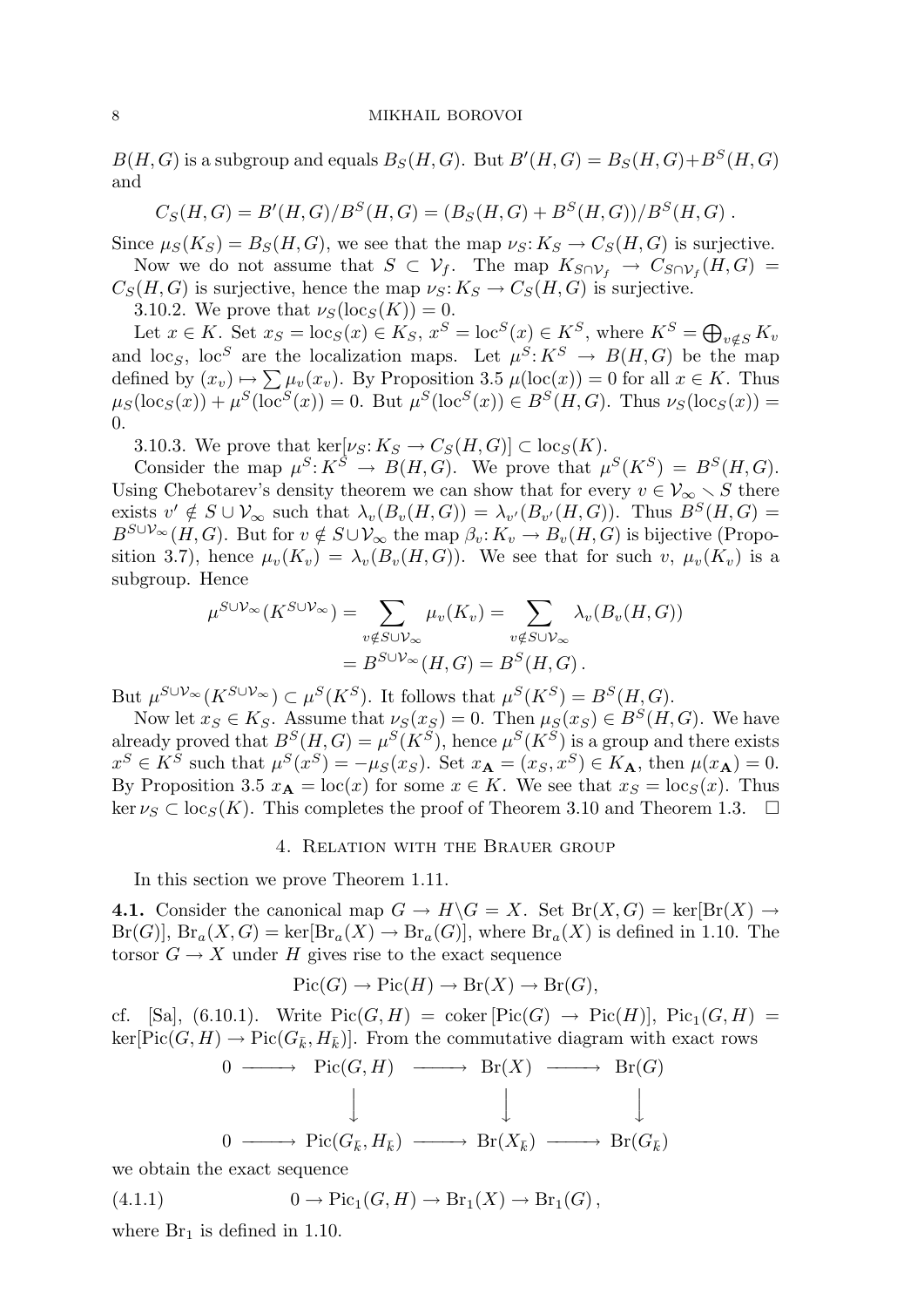4.2. We have

$$
Pic(G, H)^D = \text{coker} [Pic(G) \to Pic(H)]^D = \text{ker}[B(H) \to B(G)] = B(H, G) .
$$
  
Set

$$
B_1(H, G) = \text{Pic}_1(G, H)^D = \text{ker}[\text{Pic}(G, H) \to \text{Pic}(G_{\bar{k}}, H_{\bar{k}})]^D
$$
  
= coker  $[\text{Pic}(G_{\bar{k}}, H_{\bar{k}})^D \to \text{Pic}(G, H)^D] = \text{coker }[B(H_{\bar{k}}, G_{\bar{k}}) \to B(H, G)].$ 

We define  $B_{1v}(H, G)$ ,  $B_1^S(H, G)$ ,  $B_1'(H, G)$  and  $C_{1S}(H, G)$  like  $B_v(H, G)$ , ...,  $C_S(H, G)$  but with  $B_1(H, G)$  instead of  $B(H, G)$ , i.e.  $B_{1v}(H, G) = B_1(H_{k_v}, G_{k_v}),$  $\begin{array}{rclcrcl} B^S_1(H,G) & = & \langle \lambda_v(\stackrel{\rightharpoonup}{B_{1v}}(H,G)) \rangle_{v \notin S}, & B'_1(H,G) & = & B^{\not\!\!\partial}_1 \end{array}$  $C_{1S}(H,G), C_{1S}(H,G) =$  $B_1'(H,G)/B_1^S(H,G).$ 

## 4.3. Lemma.  $C_{1S}(H, G) = C_S(H, G)$ .

*Proof.* Let  $\bar{\lambda}: B(H_{\bar{k}}, G_{\bar{k}}) \to B(H, G)$  be the homomorphism induced by the morphism of pairs  $(H_{\bar{k}}, G_{\bar{k}}) \to (H, G)$ . We have  $B(H_{\bar{k}}, G_{\bar{k}}) = B(H_{\bar{k}_v}, G_{\bar{k}_v})$ . From the commutative diagram of pairs

$$
(H_{\bar{k}_v}, G_{\bar{k}_v}) \longrightarrow (H_{k_v}, G_{k_v})
$$
  
\n
$$
\downarrow \qquad \qquad \downarrow
$$
  
\n
$$
(H_{\bar{k}}, G_{\bar{k}}) \longrightarrow (H, G)
$$

we obtain the commutative diagram

$$
B(H_{\bar{k}_v}, G_{\bar{k}_v}) \longrightarrow B(H_{k_v}, G_{k_v})
$$
  
\n
$$
\parallel \qquad \qquad \downarrow \lambda_v
$$
  
\n
$$
B(H_{\bar{k}}, G_{\bar{k}}) \longrightarrow B(H, G)
$$

We see that  $\text{im} \left[ \lambda_n : B_n(H, G) \to B(H, G) \right] \supset \text{im } \overline{\lambda}$ . Hence  $B^S(H, G) \supset \text{im } \overline{\lambda}$  and  $B'(H, G) \supset \text{im } \overline{\lambda}$ . We have  $B_1(H, G) = B(H, G)/\text{im } \overline{\lambda}$ . Hence

$$
C_{1S}(H,G) = B'_{1}(H,G)/B_{1}^{S}(H,G) = (B'(H,G)/\text{im }\bar{\lambda})/(B^{S}(H,G)/\text{im }\bar{\lambda})
$$
  
= B'(H,G)/B^{S}(H,G) = C\_{S}(H,G).

**4.4.** Let X be a k-variety. A k-point  $x \in X(k)$ ,  $x: \text{Spec}(k) \to X$ , defines a homomorphism  $x^* \text{: } Br_1(X) \to Br_1(k) = Br(k)$ . Define  $Br_x(X) = \text{ker}[x^* \text{: } Br_1(X) \to$  $Br(k)$ . There is a structure morphism  $s: X \to \text{Spec}(k)$  defining a homomorphism  $s^*$ : Br(k)  $\to$  Br<sub>1</sub>(X). We have  $x^* \circ s^* = 1_{Br(k)}$ . Using these two homomorphisms we can prove that  $Br_1(X) = Br_x(X) \oplus Br(k)$  and that  $Br_x(X) \simeq Br_a(X)$ .

Now let  $X = H\backslash G$  as before. We set  $Br_1(X, G) = \text{ker}[\text{Br}_1(X) \to Br_1(G)]$ . We have proved in (4.1.1) that  $Pic_1(G, H) = Br_1(X, G)$ . We have

$$
Br_1X = Br_{x_0}(X) \oplus Br(k), \quad Br_1(G) = Br_e(X) \oplus Br(k)
$$

where  $x_0$  denotes the image in  $X(k)$  of the unit element  $e \in G(k)$ . We have isomorphisms  $\text{Br}_a(X) = \text{Br}_{x_0}(X)$ ,  $\text{Br}_a(G) = \text{Br}_e(G)$ , whence

$$
\begin{aligned} \operatorname{Pic}_1(G, H) &= \operatorname{Br}_1(X, G) = \ker[\operatorname{Br}_{x_0}(X) \oplus \operatorname{Br}(k) \to \operatorname{Br}_e(G) \oplus \operatorname{Br}(k)] \\ &= \ker[\operatorname{Br}_{x_0}(X) \to \operatorname{Br}_e(G)] = \ker[\operatorname{Br}_a(X) \to \operatorname{Br}_a(G)] = \operatorname{Br}_a(X, G) \,. \end{aligned}
$$

We define the groups  $B_S(X, G)$  and  $B(X, G)$  in terms of  $Br_a(X, G)$  in the same way as  $B_S(X)$  and  $B(X)$  were defined in terms of  $Br_a(X)$ , i.e.  $B_S(X, G) =$  $\ker[\text{Br}_a(X, \hat{G}) \to \prod_{v \notin S} \text{Br}_a(X_{k_v}, G_{k_v})], \ \text{B}(X, G) = \text{B}_{\varnothing}(X, \hat{G}).$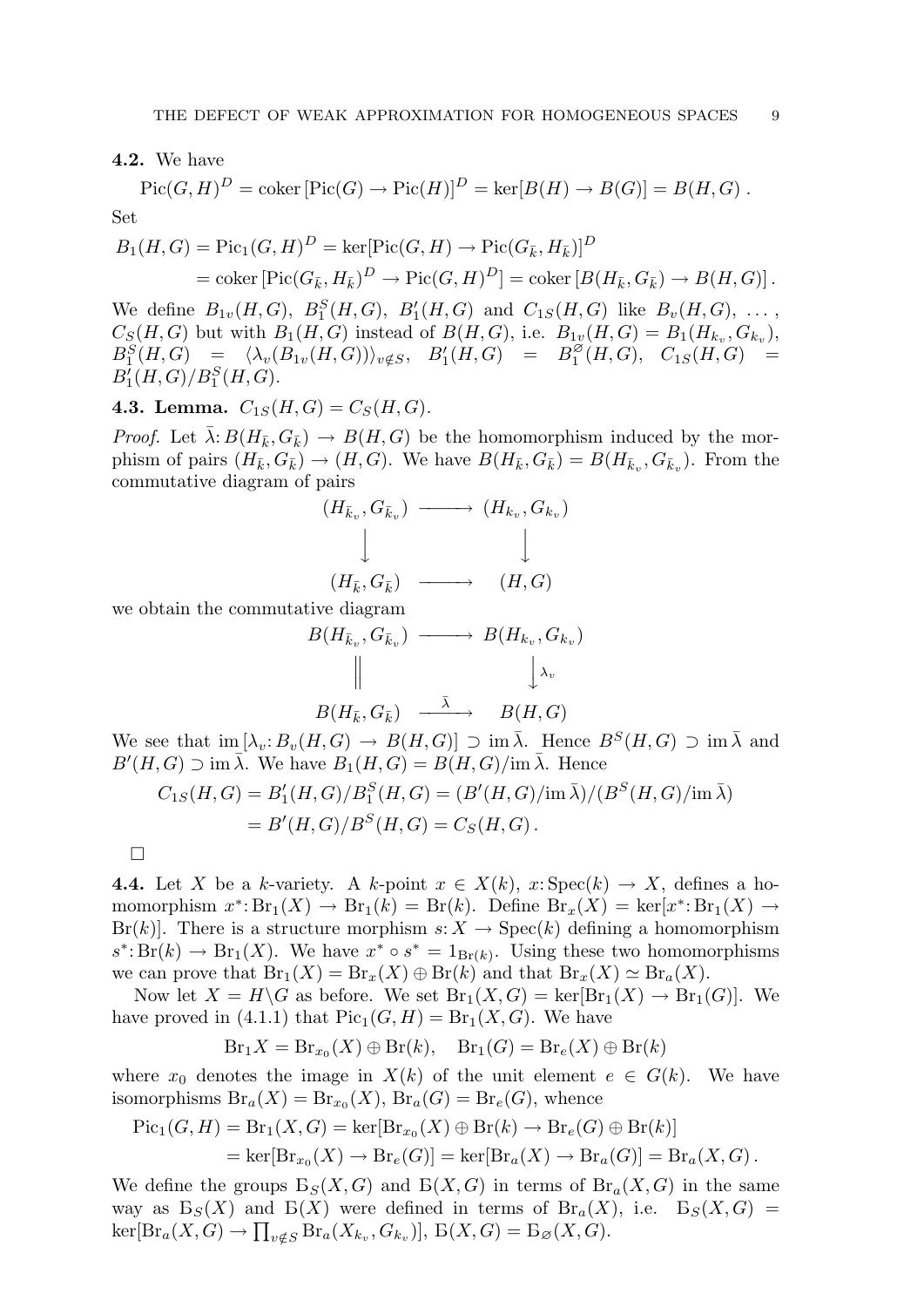4.5. Proposition.  $C_S(H, G) = (\mathcal{B}_S(X, G)/\mathcal{B}(X, G))^D$ .

Proof. We have

$$
B_1(H, G) = \text{Pic}_1(H, G)^D = \text{Br}_a(X, G)^D, \quad B_{1v}(H, G) = \text{Br}_a(X_{k_v}, G_{k_v})^D.
$$

For a homomorphism  $\varphi: A \to B$  of torsion abelian groups we have

$$
\operatorname{im} [\varphi: A \to B]^D = B^D / (\operatorname{coker} \varphi)^D = B^D / \operatorname{ker} [\varphi^D: B^D \to A^D].
$$

In our case take

$$
A = \bigoplus_{v \notin S} B_{1v}(H, G), \quad B = B_1(H, G),
$$

then

$$
A^D = \prod_{v \notin S} \text{Br}_a(X_{k_v}, G_{k_v}), \quad B^D = \text{Br}_a(X, G),
$$

and so

$$
B_1^S(H, G)^D = \text{im}\left[\bigoplus_{v \notin S} B_{1v}(H, G) \to B_1(H, G)\right]^D
$$
  
= 
$$
\text{im}[A \to B]^D = B^D/\ker[B^D \to A^D]
$$
  
= 
$$
\left(\text{Br}_a(X, G)/\ker\left[\text{Br}_a(X, G) \to \prod_{v \notin S} \text{Br}_a(X_{k_v}, G_{k_v})\right]\right)
$$
  
= 
$$
(\text{Br}_a(X, G)/\text{Br}_S(X, G)).
$$

Thus

$$
B_1^S(H, G) = (\text{Br}_a(X, G) / \text{Br}_s(X, G))^D,
$$
  
\n
$$
B_1'(H, G) = B_1^{\emptyset}(H, G) = (\text{Br}_a(X, G) / \text{Br}(X, G))^D.
$$

Using this we obtain

$$
C_S(H, G) = C_{1S}(H, G) = B'_1(H, G)/B_1^S(H, G)
$$
  
=  $(Br_a(X, G)/B(X, G))^D/(Br_a(X, G)/B_S(X, G))^D$   
=  $(B_S(X, G)/B(X, G))^D$ .

 $\Box$ 

**4.6. Proposition.** If  $III(G) = 0$  and  $A(G) = 0$ , then  $B(G) = 0$  and  $B_S(G) = 0$ . Proof. By [Sa], 8.14 there exists an exact sequence

$$
0 \to A(G) \to \mathcal{B}_{\omega}(G) \to \mathrm{III}(G) \to 0.
$$

Since  $A(G) = 0$  and  $III(G) = 0$ , we see that  $B_{\omega}(G) = 0$ . Since  $B_{S}(G) \subset B_{\omega}(G)$ , we conclude that  $B_S(G) = 0$ . Take  $S = \emptyset$ , we obtain that  $B(G) = 0$ .  $\Box$